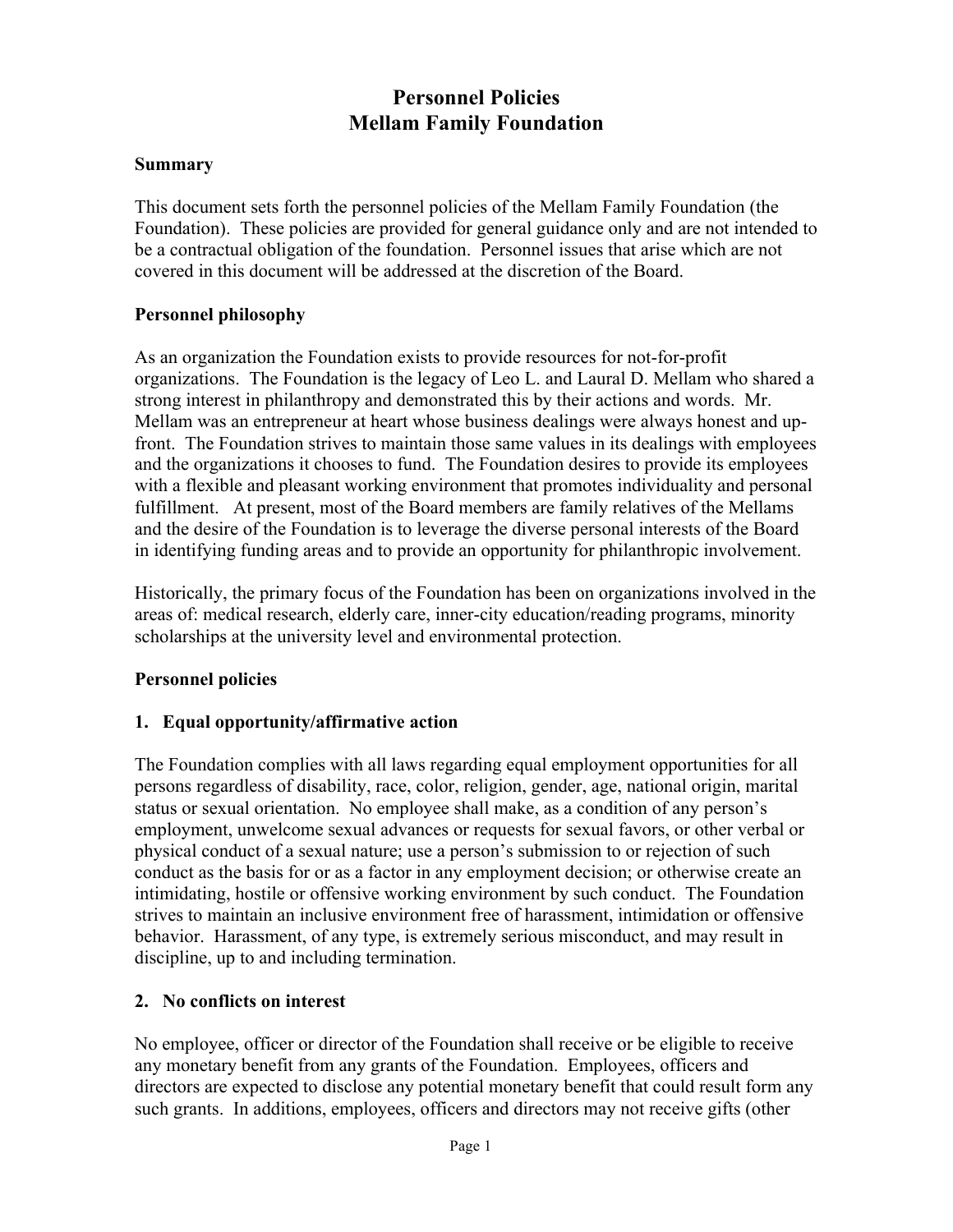than low value promotional items – i.e., calendars, coffee mugs, etc.) or other compensation for their services on behalf of the Foundation other than from the Foundation. Family members of Foundation employees may not be employed on any basis unless pre-approved in writing by the ED and President of the Foundation.

## **3. Work hours**

The Foundation maintains office hours Monday through Friday, 9:00 am to 5:00 pm (West Coast time). The Foundation supports a flexible work hour schedule to give the opportunity to arrange personal schedule and the workday.

## **4. Compensation**

Salary and Benefits: Salaries will be commensurate with experience and levels of responsibility within the sole discretion of the Trustees and the Advisory Board. The salary, net of all income, employment and other taxes required to be withheld under applicable federal, state and local law, will be payable the first of each month for the prior month's work. Limited benefits, as discussed below, will be provided to all employees who are regularly scheduled to work thirty or more hours per week.

FICA: As required by law, the Foundation and its employees participate in FICA (social security) and Medicare. The Foundation and the employee generally pay an equal amount. The employee's contributions are automatically deducted from their paycheck.

Workers Compensation: Worker's compensation coverage is provided as pursuant to state law. This coverage extends to any full-time or part-time employee who suffers a workrelated injury or illness.

Reviews: Salary and performance reviews will generally be in November with changes in salary, if any, effective in January. The timing of both reviews and salary adjustments may change depending upon work requirements and budgetary constraints. Salary adjustments are based on the past year's performance, cost of living increases, salaries and comparable positions elsewhere and budget constraints. Salary increases are not automatic.

Professional development: The Foundation encourages its employees to attend courses or seminars to enhance his/her professional development. See section 6 for reimbursement of expenses associated with professional development.

## **5. Evaluations**

It is the intent of the Foundation to evaluate each employee's performance at least annually. Evaluations will be performed by a collaboration of the Board.

### **6. Reimbursement for expenses**

The Foundation will reimburse any employee for reasonable expenses incurred in the performance of job functions (including professional development). The Executive Director shall maintain an annual budget and periodically report on actual spending versus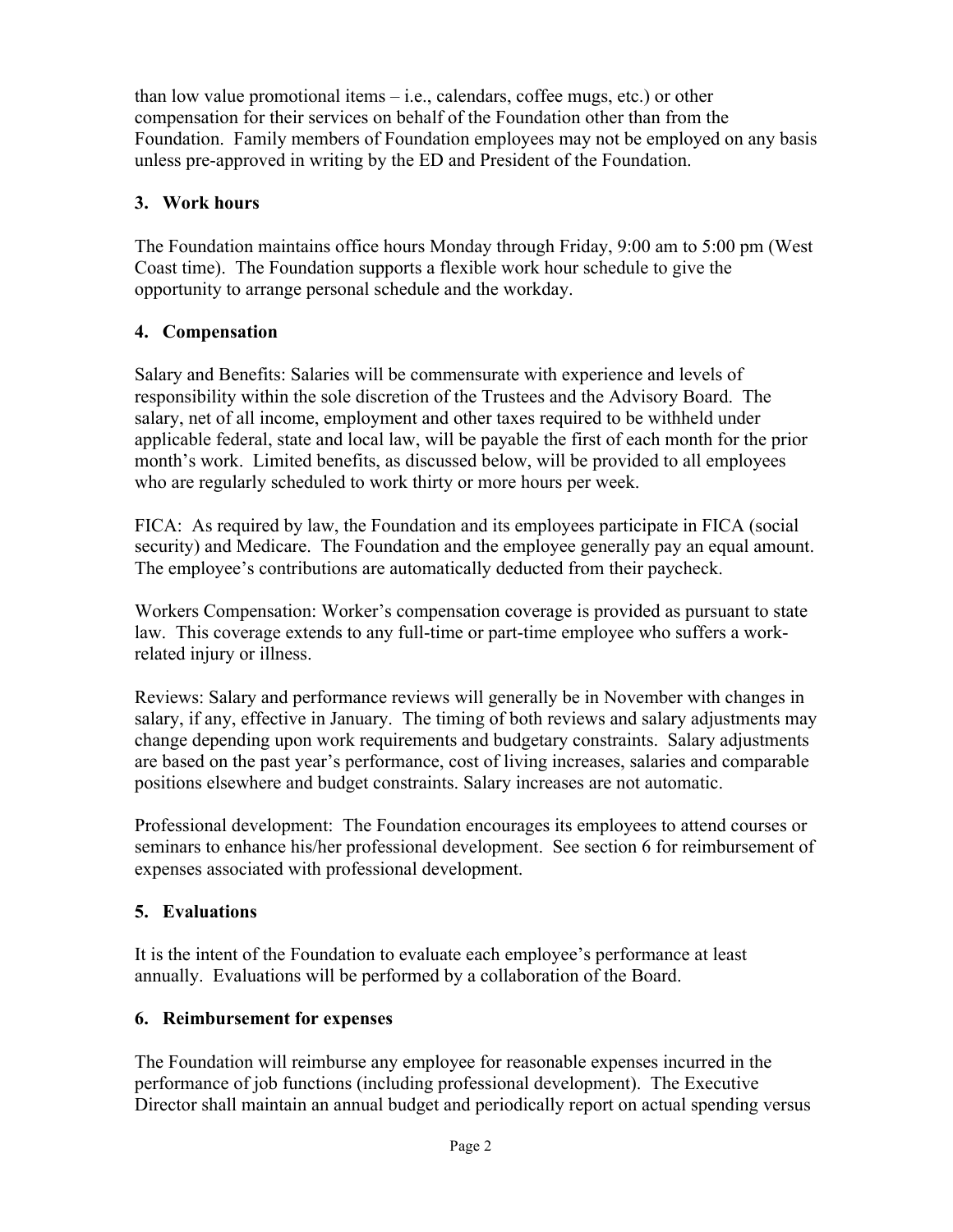that budget. The ED will maintain a checking account funded by the Foundation to pay for operating expenses and to reimburse personal expenditures. Quarterly summaries of reimbursed expenses and amounts paid from the checking account will be sent to the Board for review.

Travel: The Foundation will reimburse employees for necessary and reasonable travel, lodging and meal expenses incurred in the performance of job functions. Employees are requested to use the most practical, direct and economical method of travel available. Generally, the Foundation will only reimburse employees for the cost of coach-class travel.

Transportation: The Foundation will reimburse employees for business use of the employee's automobile at the rate allowed by the IRS, so long as such use is necessary for business purposes. This does not include commuting between home and normal place of work.

## **7. Holidays**

There are eight (8) paid holidays recognized by the Foundation: New Year's Day, President's Day, Memorial Day, Independence Day, Labor Day, Thanksgiving, Day after Thanksgiving, Christmas. If a holiday falls on a Saturday, it will be observed on the preceding Friday. If it falls on a Sunday, it will be observed on the following Monday. If a holiday falls during a vacation it counts as a holiday and not a vacation day.

## **8. Flexible time off**

The Foundation provides annual paid time off for regular employees, whether full- or parttime. This time may be used flexibly as the employee requires for vacation, illness, personal matters, or holidays other than those listed above.

Employees will accrue flexible time off on a monthly basis as follows: 30 days per year, accrued at 2.5 days per month. Employees can borrow against unearned FTO during the year. FTO carry forward is limited to 15 days.

## **9. Employee matching fund**

The Foundation will match certain charitable contributions made by employees, officers, or board members of the Foundation up to a maximum of \$1,000 per person per year. The maximum amount of total contributions the Foundation will match in any given year is \$6,000.

Guidelines: Contributions are matched only if the organization's purpose is consistent with the mission of the Foundation. Contributions are matched to qualified  $501(c)(3)$ organizations. The minimum contribution value that will be matched is \$100. The Foundation will only mach contributions that are paid within the budget year. The Executive Director gives final approval on all requests.

The Foundation will not support programs or organizations that discriminate on the basis of religion, race, ethnicity, culture, nationality, language, military service, political